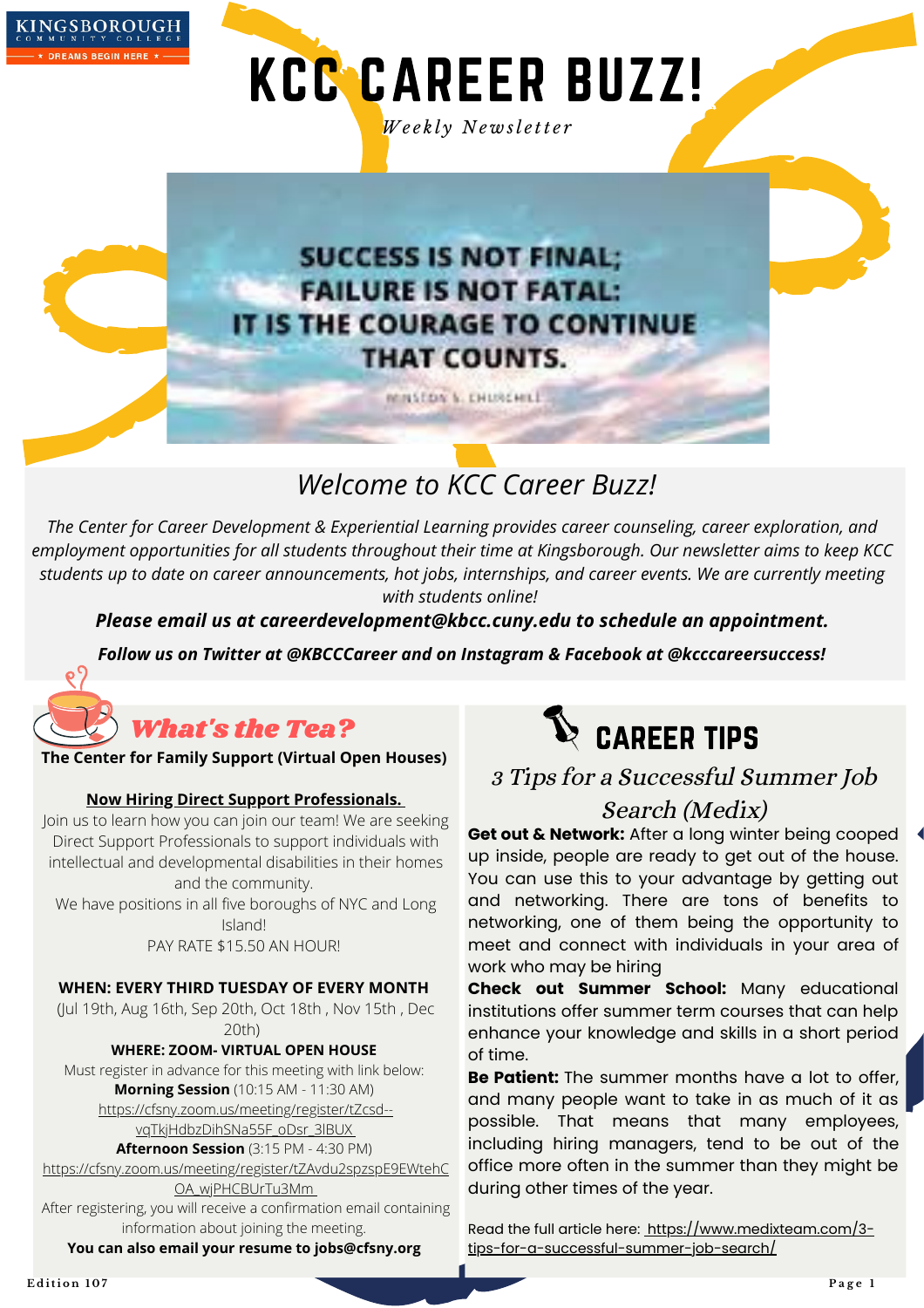

#### **Job ID:13797**

#### **Position: Summer Legal Administrative Assistant Employer: Cammarata & De Meyer P.C.**

A Boutique Matrimonial/Family Law Firm in Staten Island is looking for a Full-Time Legal Administrative (32-40 hours per week). Should have a working knowledge of MS Office. Possess excellent organizational and communication skills. Part-time options are also available.

Duties and Responsibilities of the job include:

- Scanning and copying files
- Managing phone calls
- Billing
- Client intake
- Performing legal research
- Maintaining attorney calendars and case files
- Scheduling appointments, court appearances, and mediation/depositions hearings

#### **Job ID: 13805**

#### **Position: Accounting Office Assistant (P/T, Temporary) Employer: Igmanya Billing Services (Medical Billing) Responsibilities**

- Accurate logging of payments received from providers and patients while maintaining current records and balances in MS Excel
- Preparing monthly and deliverable-based invoicing
- Managing invoicing and payment processing operations.
- Using data entry skills to accurately document and input statements.
- Keeping active inventory of ordering supply and invoice payments
- Collect and mail correspondence

#### **For more information on these opportunities and more please log on to Career Wave: <https://kbcc-csm.symplicity.com/students>**



#### **NYC Department of Sanitation**

The intern will be tasked with updating communication pieces, updating DSNY website pages, cataloging photos / files, and conducting outreach as needed for NYCHA and city agencies.

**Pay Rate: \$15-\$17.50/hr. DEADLINE: June 30, 2022**

#### **Breakthrough New York**

As a High School Placement Assistant, you will guide the success of a cohort of 8th grade students' high school application processes, at one of our sites in Brooklyn, Bronx, or Manhattan.

**Pay Rate: \$15/hr.**

**DEADLINE: July 9, 2022**

#### **Office of Manhattan Borough President Mark Levine**

Gain work experience as an urban planner, a policy and communication intern within the Office of Manhattan Borough President. Selected individuals must possess excellent research skills along with the ability to complete tasks independently. Effective written and oral communication skills will also be important.

#### **DEADLINE: July 15, 2022**

#### **The Borgen Project**

The Borgen Project is a nonprofit organization that combats global poverty by advocating for a refocus of U.S. political attention and funding toward programs that improve conditions for the world's poor. Our remote internships are work from home roles, weekly deadlines must be met, meetings will be held online and a weekly update of your progress submitted. **All positions are unpaid, college credit is available.**

**DEADLINE: July 9, 2022**

#### **HRTP: A Public Health Internship Program**

One of the oldest and largest public health traineeships in the country, NYC Health department Health Research Training Program (HRTP) provides an opportunity for undergraduate students to experience some of the real-life challenges of public health. By working on current public health issues under the close supervision and mentorship of experienced professionals, students apply classroom learning to practical problems in a closely matched practicum. In the process, they learn critical skills needed to excel in the field.

**DEADLINE: August 15, 2022**

*To apply to these opportunities, please visit Career Wave: <https://kbcc-csm.symplicity.com/students>*